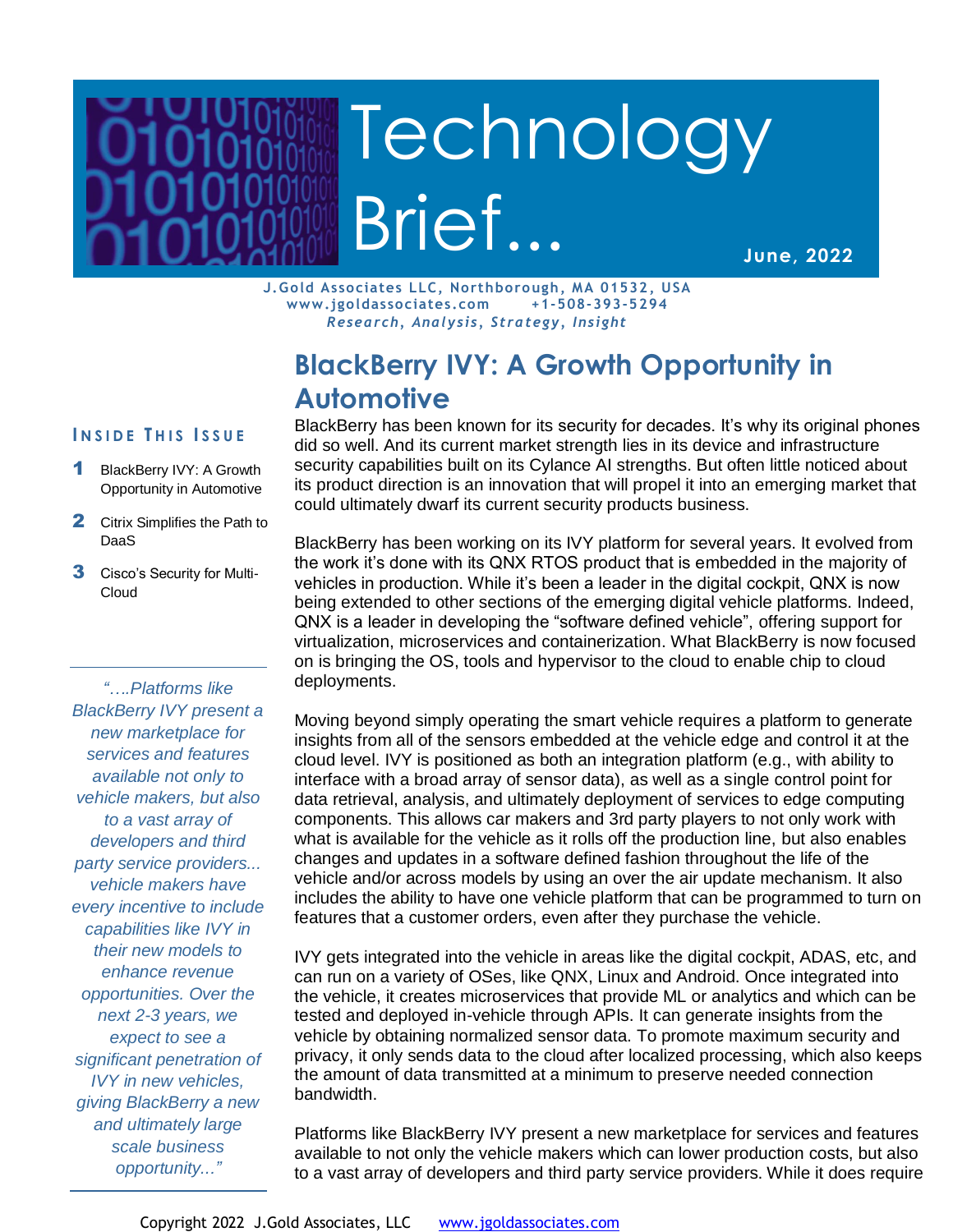that the auto maker integrate the core services like IoT sensors and cloud/edge enablement, the kinds of value-add that could potentially take place is a major growth opportunity and will open new markets for services.

**Bottom Line:** BlackBerry IVY is a continuing work in progress and it is currently enabled through a close working relationship on the AWS cloud infrastructure. Because it is cloud based, we expect it to be extended to include other services not currently available in the initial product (e.g., infotainment, maintenance, emergency services, travel services, etc.). Finally, while it does require that car makers build IVY into the vehicles, and therefore will take time to obtain an installed base, the close working relationship that BlackBerry already has with the majority of car makers should give IVY a market advantage over any new challengers. And vehicle makers have every incentive to include capabilities like IVY in their new models to enhance revenue opportunities. Over the next 2-3 years, we expect to see a significant penetration of IVY in new vehicles, giving BlackBerry a new and ultimately large scale business opportunity.

## **Citrix Simplifies the Path to DaaS**

Citrix has been in the endpoint enablement market for decades. Well known for its VDI products, in recent years it's expanded to become a more holistic workspace provider, with an emphasis on its Desktop as a Service (DaaS) offering. While making strides in its DaaS product vision, including through acquisitions of important technology (e.g., Wrike, Sapho), it remained largely a component provider to IT for VDI and SDWAN technology. It's now moving to change to a more streamlined focus and to include line of business messaging as the market moves to more of an LOB buying influence.

Citrix had a very complicated product strategy including the need to service a longtime legacy installed base that was mostly IT and were used to an ala carte purchasing option. But while successful in this space, the strategy also limited the ability of Citrix to become a full solutions provider rather than a component supplier. It needs to move to a more comprehensive capability including monitoring, intelligence/analytics and importantly an emphasis on security to differentiate itself.

Citrix is now in the process of moving to a simplified approach that packages a number of products into solutions rather than components or point products. Further, it is heavily emphasizing its move to becoming a cloud-first provider of services. This should make it more appealing to the LOB buyers, particularly as those buyers look to a more cloud-centric approach. Of course, Citrix needs to be careful not to overlook its existing base of IT purchasers, especially for VDI and SDWAN, but the solutions centric approach can offer it some upsell opportunities it didn't have previously. And this approach can help it with its channel partners as well, who are a key component of Citrix sales. Finally, by leveraging the hyperscalers, it can add value on top of their products while also leveraging the large installed base and marketing capabilities they offer.

Its primary workspace competition has changed over the past few years. It used to be a battle between Citrix and VMware. However, it's now becoming much more complex, as the cloud players are pushing on the edges of what Citrix and VMware enabled with their workspace products and especially a focus for Google and Microsoft, with AWS making moves but having a less comprehensive solution. As a result, Citrix now needs to compete with Azure Desktop and Google Cloud Workspace while also not becoming a direct competitor.

*process of moving to a simplified approach that packages a number of products into solutions rather than components or point products… Citrix's move to a simplified "solutions sell" should be well received. There will be different levels of DaaS offered depending on the feature set that customers want...we believe that these moves by Citrix will put it in good shape to grow its installed base and find new customers, while also being more competitive in the marketplace…"*

*"…Citrix is now in the*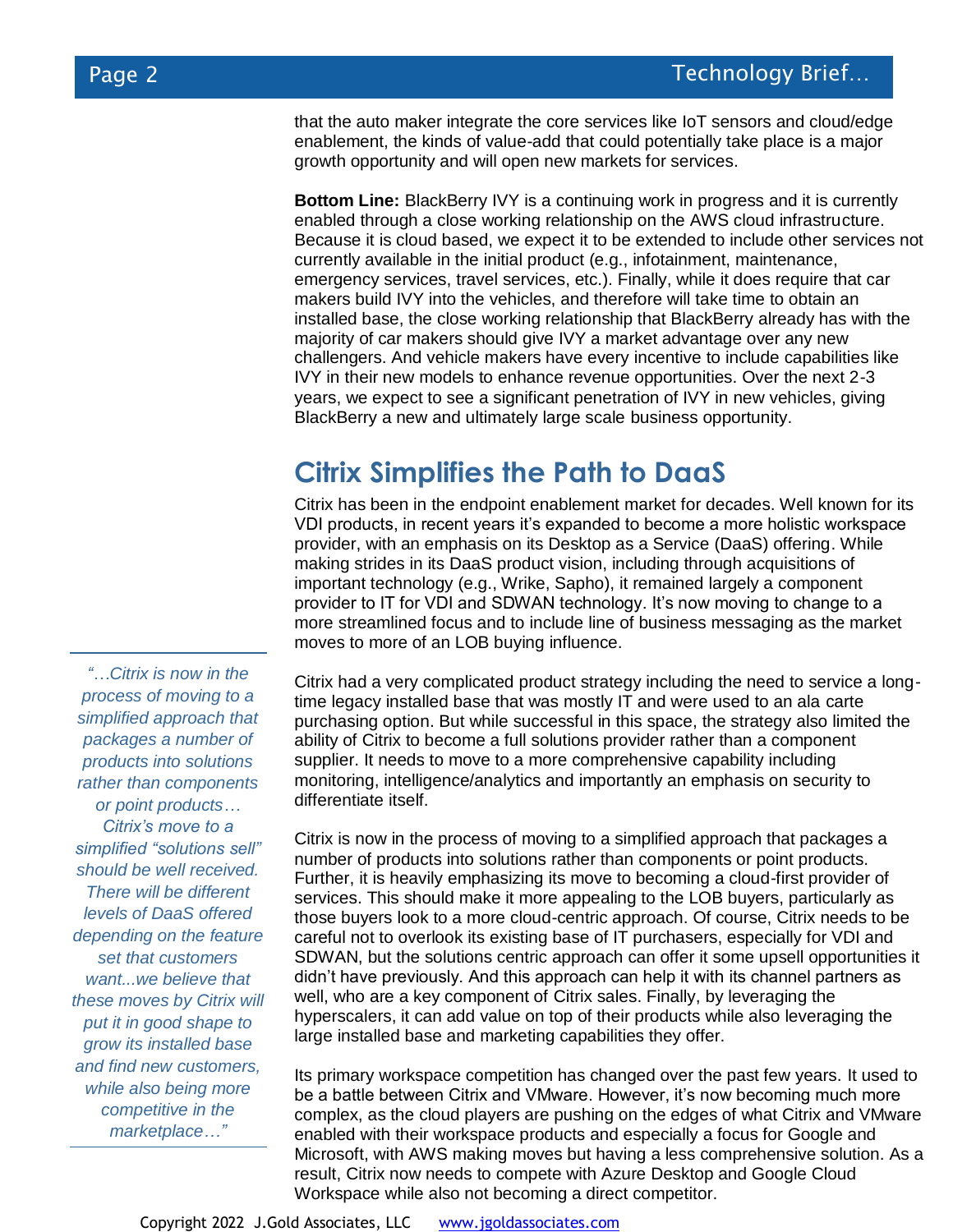Citrix is moving to 3 primary offerings to make purchasing more streamlined and simplified although each will offer some sub-options. It will continue to sell its traditional legacy On-Prem VDI solutions which remain an important user base for Citrix. It will also offer a more complete workspace capability through a hybrid DaaS solution that can be deployed either On-prem or via a cloud enablement. And it will offer a Simplified DaaS that can appeal to many organizations that require minimal IT support, and especially in the SMB marketplace. It is deployed on top of Microsoft Azure and offers a one-stop deployment that includes billing for Microsoft Azure in a pay as you go or fixed cost model. This offers Citrix a way to differentiate from the Microsoft offerings so as not to be a direct competitor.

Changing its market approach is a major undertaking and often not done well by companies, and especially public companies that must continue to meet sales and cost goals. Citrix recently announced a planned change from a public to a private company. Going private will help give it the breathing room it needs to make the required product changes. While there is still some question around the proposed merger of the Tibco product line and what that means for the future of Citrix, at this point that should not be a major concern for potential customers. Further, there is now some concern about Citrix's major competitor, VMware. The uncertainty around the proposed VMware acquisition by Broadcom and what that means in the long term for VMware products adds a twist to the marketplace that Citrix could potentially take advantage of.

**Bottom Line:** Citrix's move to a simplified "solutions sell" should be well received. There will be different levels of DaaS offered depending on the feature set that customers want. But it will be more like Good, Better, Best than the build your own of the past. Citrix is also making a major push to move customers to cloud based solutions rather than on prem. This plays into the simplification message well, as it's much easier to combine service components with a cloud subscription than needing to install each component to on-prem servers. It further provides organizations with the ability move scarce IT resources away from patching and server management to more important tasks. This could save IT from 10%-20% of their resources. Overall we believe that these moves by Citrix will put it in good shape to grow its installed base and find new customers, while also being more competitive in the marketplace.

## **Cisco's Security for Multi-Cloud**

Most organizations have adopted a multi-cloud strategy that creates a "mix and match" approach to security. Unlike legacy on-prem solutions that were managed with a common security management solution that was often cobbled together by IT from multiple vendors, the security posture for public clouds varies significantly from one provider to another and is not within the organization's control. And while many cloud providers claim to be able to manage competitors' offerings, they provide a mixed bag of capabilities, with the best security being reserved for the cloud vendor's own platform. Cisco sees this complex environment as an opportunity to extend its own networking and endpoint security solutions to become a central point for multi-cloud security.

Cisco see's its approach as Security resilience. To Cisco's way of thinking it begins in the network and moves out from there. Cisco has identified 5 key components of resilience, which includes; See more to monitor and act upon billions of signals, Anticipate what's next through shared intelligence, Take the right action through prioritization, Close gaps with pervasive defense, and Get stronger through improving efficacy. This is a global vision and one that Cisco continues to pursue

*"….Cisco is introducing its Security Cloud offering… a complete cloud native and cloud delivered security platform that can manage any cloud or onprem installation... Cisco has a window of opportunity with its Security Cloud offering. A truly unified and highly effective cross-cloud and on prem data center security platform is something that is sorely needed...."*